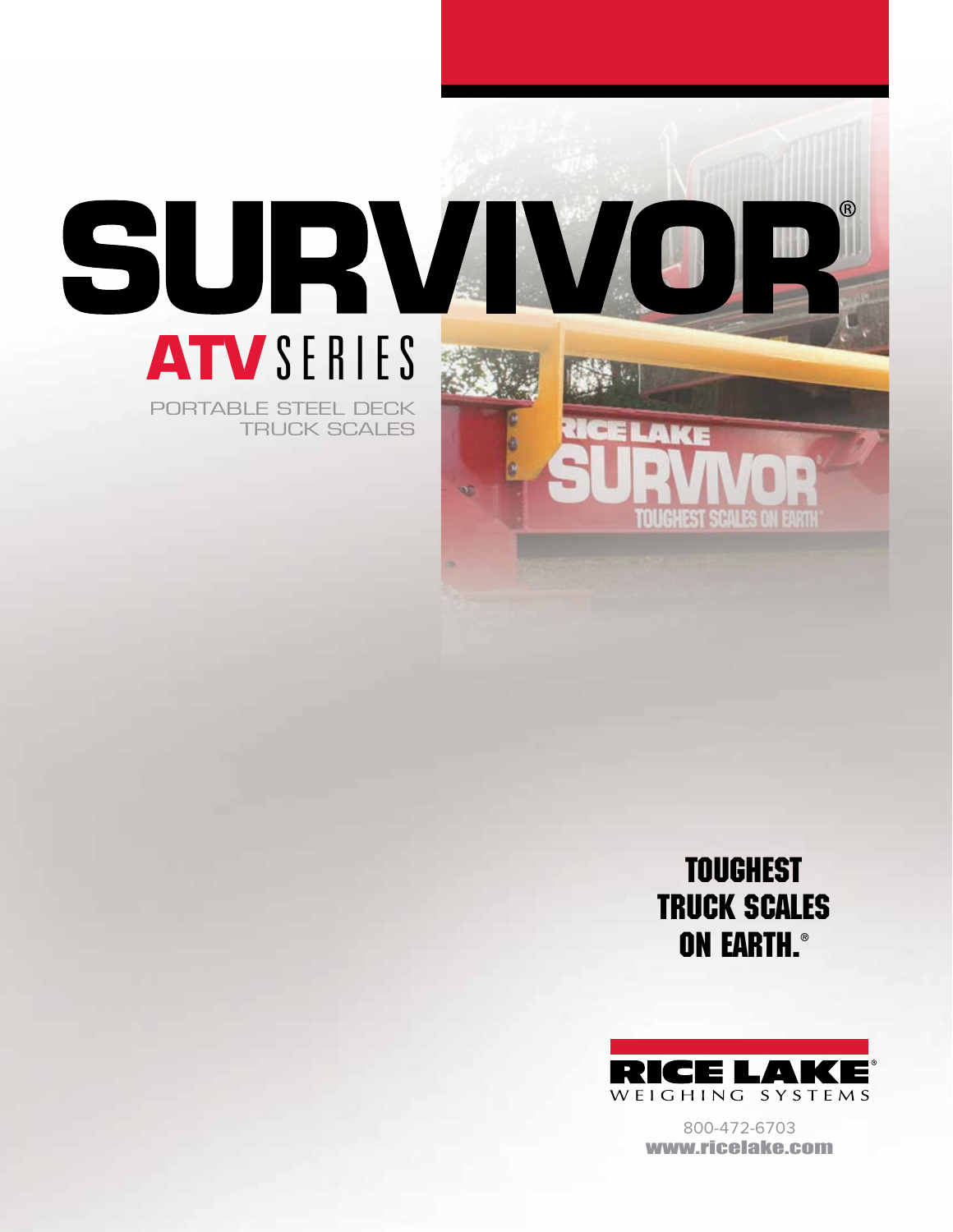### **SURVIVOR<sup>®</sup>ATV SERIES**

# **Meets Performance** PORTABILITY

Engineered with the unbeatable performance standards of every SURVIVOR product, the SURVIVOR ATV portable truck scale brings heavy-capacity weighing to non-permanent sites. The low profile, compact weighbridge is robust, constantly standing up to tough demands of temporary aggregate mining, construction or timber operations. With a steel deck welded to twelve 12-inch, wide flange, 14-pound structural steel I-beams, the SURVIVOR ATV is constructed with more steel content than competitive models for superior endurance and longevity.

#### **G-Force™ self-checking mounting system**

Rice Lake's G-Force self-checking mounting system eliminates excess movement and scale wear by using 100 percent of the gravitational force from the loading action against itself, returning the scale to center without check rods or bumper bolts.

#### **Easily Expand or Transport**

Easy to set up, expand and transport to different sites, the SURVIVOR ATV is designed to change with your business. Versatile modules are factory-wired and preassembled with self-seating hinge joints to make it easy to add or remove sections and exactly fit your specific application requirements.

#### **Standard Bulkheads**

Reinforced bulkheads are heavily braced for high-compression. Bulkheads are removable for easy expansion and use with optional steel ramps or concrete approaches.

é

é,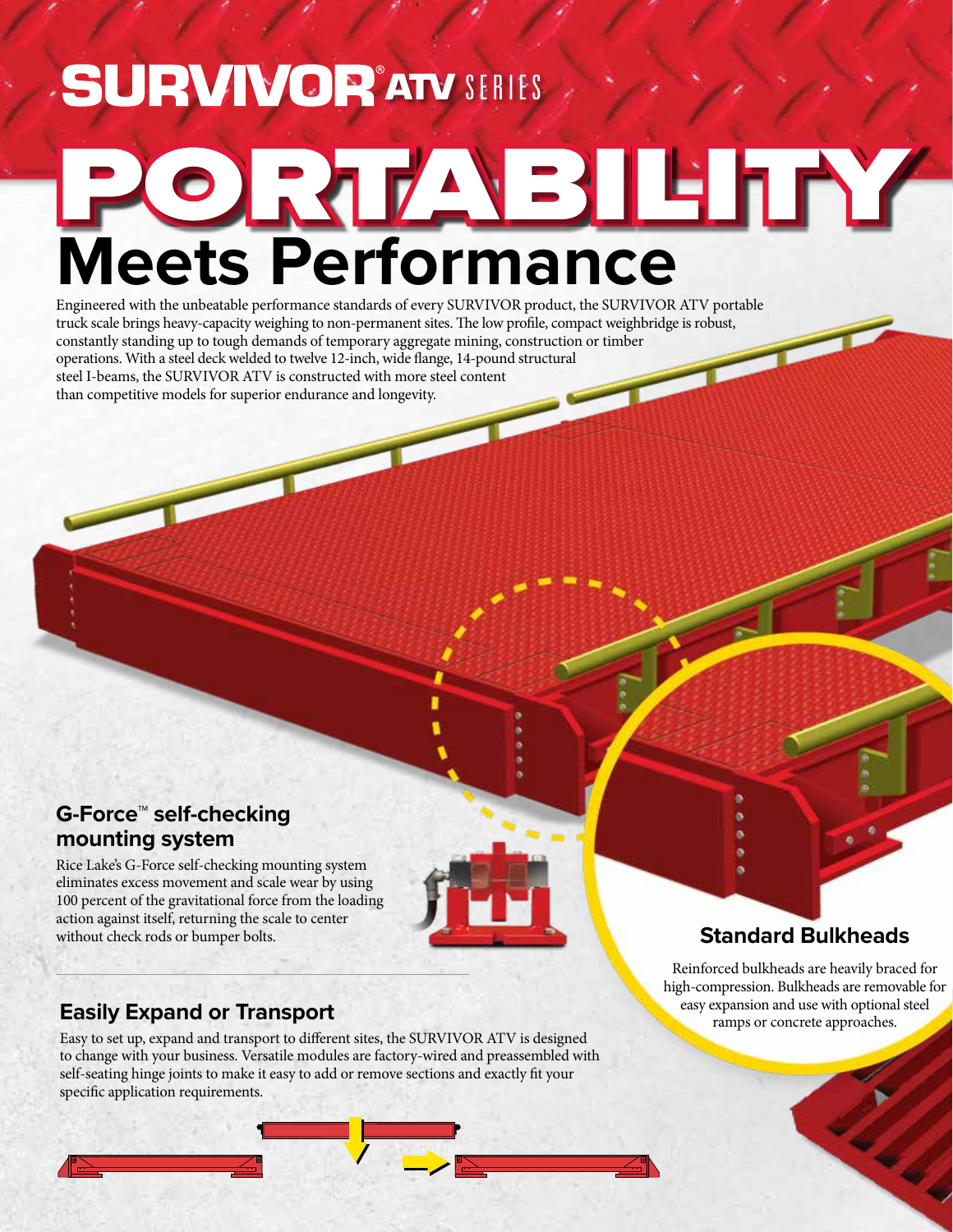### TOUGHEST TRUCK SCALES ON EARTH®





#### **End Cleanout Area**

Standard end cleanout eases debris removal to help maintain scale accuracy.



#### **Your Investment—Installed Fast**

The SURVIVOR ATV's self-contained scale modules are installed and relocated easily, minimizing setup time. Simply unload modules on level compacted gravel or concrete, backfill to bulkheads and finish ramps, wire instrumentation and calibrate the system to begin weighing.



#### **Built Tough, Start to Finish**

Every SURVIVOR ATV scale is proudly made onsite at Rice Lake Weighing Systems. All weighbridge components are shot-blasted and cleaned of debris, grease and oil. After welding and assembly, each scale is painted with a high-performance epoxy primer, followed by a finish of hard-coat, high-solids urethane primer and paint.

### **SURVIVOR®ATV SERIES**

#### **PERFORMANCE**

- Up to 270,000 lb full scale capacity
- 100,000 lb concentrated load capacity (CLC)
- 75,000 lb capacity load cells
- Faster, more accurate weighments and less wear with G-Force mounting system

#### **VERSATILITY**

- NTEP Certified widths to 16.5 feet
- Preassembled modules for easy installation, expansion and relocation
- Load cell protection system for stable transport
- Optional steel approaches and ramps

#### **VALUE**

- Five- or twelve-year warranty includes weighbridge, load cells, junction boxes and suspension systems
- Lightning protection package
- Manufactured in accordance to ISO 9001 guidelines
- Extensive five-step finishing process provides superior scale protection